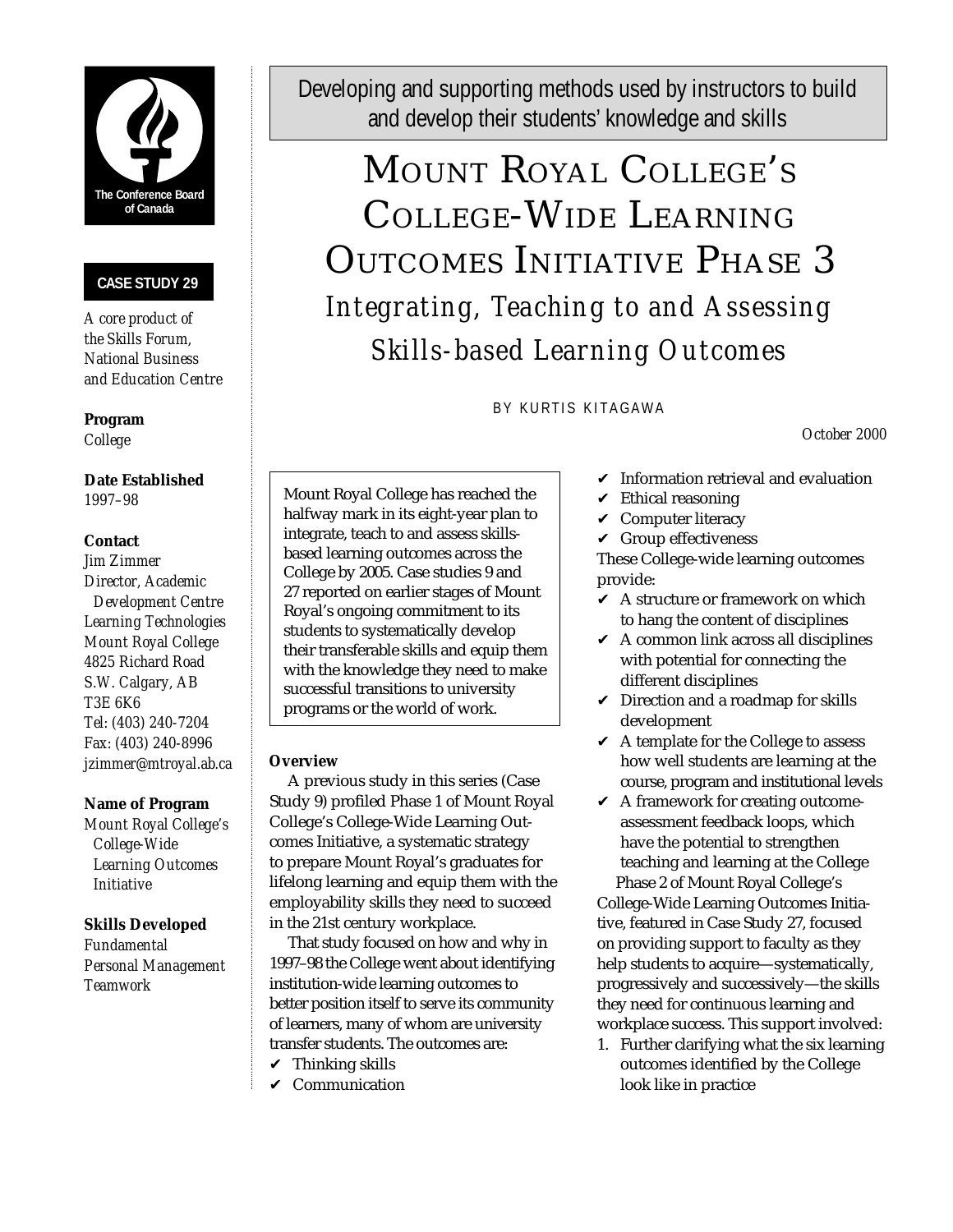#### **National Business and Education Centre (NBEC)**

Director: MaryAnn McLaughlin

Principal Research Associate: Michael Bloom

Research Associates: Kurtis Kitagawa Debbie Murray Douglas Watt

Awards Program Manager: Linda Scott

Senior Administrator and Symposium Manager: Jean Smith

Program Assistants: Camille Beaufort Anne-Marie Brown Alison Campbell Heather Currie

**NBEC Mission**

We help business and education leaders work collaboratively to promote the development of a learning society that will prepare Canada's young people for a changing world.

**Visit us on the Web:** www.conferenceboard.ca/nbec

- 2. Drafting a strategic plan to promote awareness and knowledge of identified learning outcomes among students and full-time and part-time faculty
- 3. Producing a Faculty Information Package, which includes a literaturebased review of the common rationales for adopting outcome-based teaching and learning models at post-secondary institutions, including arguments about how employing these models may improve student learning—this speaks to academics in their own terms
- 4. Producing a workbook, *The Bridge to College Wide Learning Outcomes—How to Create a Course Outline with Learning Outcomes*

Phase 3, the subject of the present case study, is concerned with profiling additional ways in which Mount Royal College is supporting its instructors in integrating, teaching to and assessing skills-based learning outcomes.

## **Groups Served**

- All students
- All faculty

## **Objectives**

- $\vee$  Help College instructors be more explicit about the knowledge and skill outcomes of their courses
- $\vee$  Help instructors develop strategies that will work for them as they teach to knowledge and skill outcomes
- $\vee$  Help instructors develop continuous improvement practices to enhance their teaching and encourage students' development of knowledge and skills
- $\mathcal V$  Make three-way assessment involving students, their instructors and advisory committee members for their programs more deliberate, widespread and systematic across the College assessment needs to promote students' learning, evaluate their progress and enhance teaching

## **Context**

Typically, customary practices or cultures are only questioned in times of change.

Mount Royal College's move toward teaching/learning outcomes has prompted faculty and administration to think about how best to work together to recognize the contributions, and address the concerns, of faculty while moving forward with the outcomes initiative.

It is worth reviewing some of those concerns, since understanding and meeting faculty on their "ground" is crucial for the success of the College's initiative. Among instructors' concerns are:

- $\checkmark$  Teaching/learning outcomes are an add-on in terms of their teaching load
- $\checkmark$  Imposing a requirement to incorporate outcomes constitutes interference with academic independence
- $\checkmark$  Education is different from trainingthe work of Mount Royal College goes beyond skills-based preparation for the workplace, and a focus on skillsbased outcomes is driven by big business
- $\checkmark$  Imposing uniform skills-based outcomes across the curricula effectively deprives faculty of their ownership of the curricula
- $\checkmark$  Spending time on developing students' transferable skills detracts from the imperative to cover content—this is becoming an issue in science- and technology-intensive areas, which have traditionally focused heavily on the delivery of content; as well, instructors point out that because their students are university transfer students, their curriculum is to a certain extent dictated by the knowledge content expectations of the universities

The College administration have met faculty members' concerns by emphasizing that the outcomes initiative is about preparing students for the workplace, for future academic work and for daily living. Faculty are now beginning to recognize that the College-Wide Learning Outcomes Initiative is not about being told what they should be teaching and assessing, but rather an attempt to make more deliberate and explicit what they are already doing in relation to developing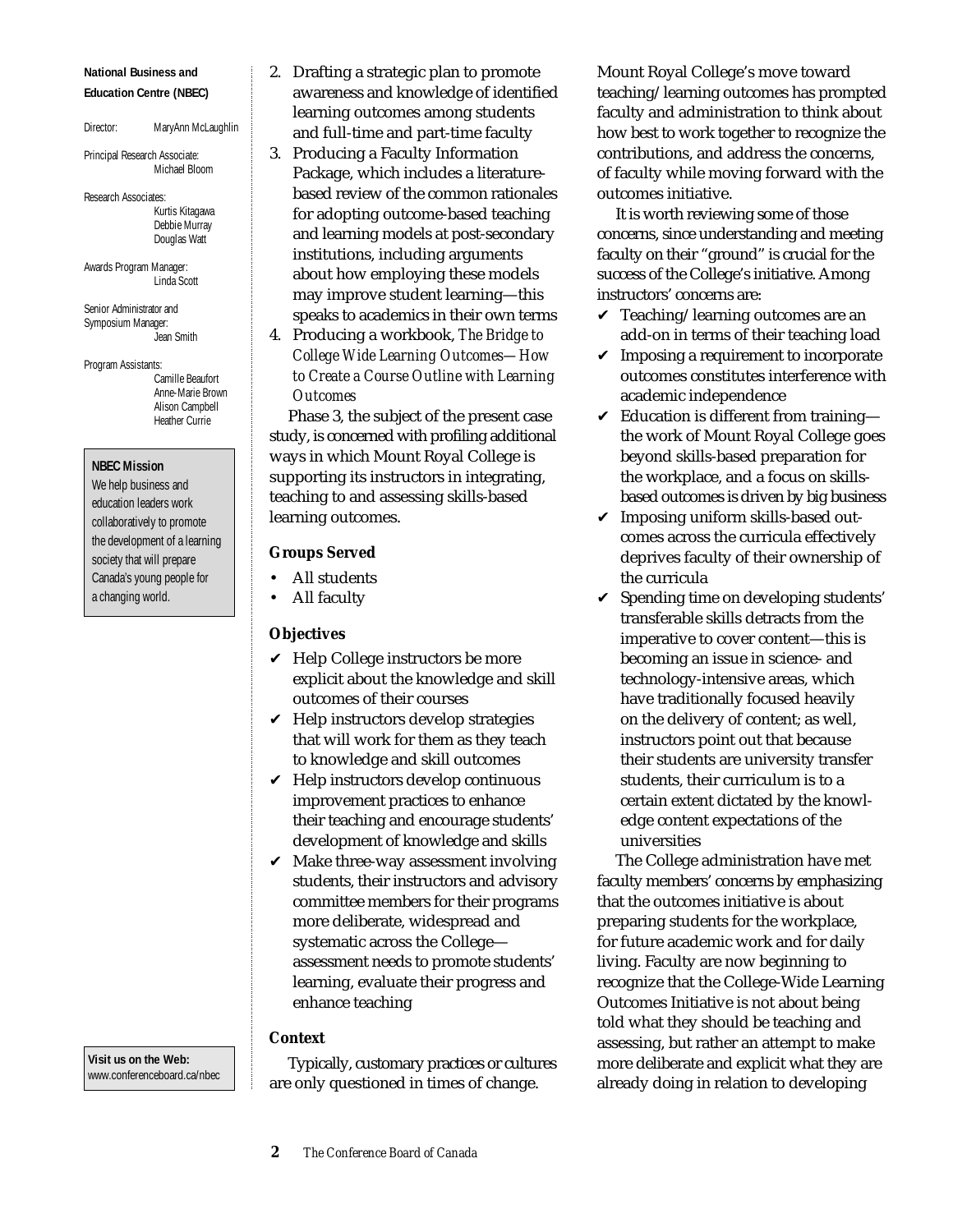**The Skills Forum Mission** We are committed to improving the productivity and quality of life for individuals, organizations and society by enhancing the employability skills of the current and future workforce of Canada.

This study was made possible through funding by members of the Skills Forum.

#### **Forum Members**

Alberta Human Resources and Employment Alberta Learning Association of Canadian CommunityColleges Automotive Parts Manufacturers Association of Canada Bank of Montreal Bow Valley College Canada Post Corporation Canadian Microelectronics CAREERS: The Next Generation Foundation Central Nova Industry Education Council Centre franco-ontarien de ressources pédagogiques CORCAN Crain-Drummond Inc. DaimlerChrysler Canada Ltd. Dufferin-Peel Catholic District School Board (Ontario) Durham District School Board Hewlett-Packard (Canada) Ltd. Human Resources Development Canada Imperial Oil Limited Imperial Oil National Centre for Mathematics, Science and Technology Education Industry Canada J. D. Irving Limited Keyano College Knowledge House Inc. Let's Talk Science McGraw-Hill Ryerson Limited Merck Frosst Canada Inc. Mount Royal College National Defence New Brunswick Department of Education Nova Scotia Department of Education Ontario Ministry of Education Ottawa Centre for Research and Innovation Peel District School Board Royal Bank of Canada Saskatchewan Education Saskatchewan Institute of Applied Science and Technology Seneca College of Applied Arts and Technology Shad International Skills Canada (Ontario) Software Human Resources Council (Canada) Inc. Statistics Canada Suncor Energy Ltd. Syncrude Canada Ltd. Toronto District School Board TransAlta Corporation Treasury Board of Canada Secretariat Xerox Canada Ltd. York University

students' writing, thinking and teamwork skills to meet the expectations of students themselves.

Moreover, College administrators have been able to point to recent statements from some of the major science associations in Canada and the United States that stress that trying to cover all the content a student will ever need to know is unrealistic—that students might be better served if instructors take a narrow and deep approach rather than a broad and shallow approach. The idea is that it is far more effective to teach students how to find, evaluate and use information than to cram them full of undigested facts. The College recognizes that teaching practices need to be benchmarked against and related back to a vision of what every Mount Royal College graduate should be or have upon graduation, and that instructors need to be supported as they hone their teaching skills.

In other words, the College's skillsbased learning plan is fundamentally a pedagogical strategy to help students to build their skills systematically and intentionally—to become responsible not only for their own learning but also for transferring and applying what they learn, whenever and wherever their knowledge and skills are called upon. Mount Royal College's initiative also recognizes the value of collaboration in developing skills and has designed a program of peer learning to prepare the way for instructors, who are normally solitary practitioners of their art, to share effective teaching and assessment strategies for skills development and to use feedback from students to identify teaching and learning challenges and support continuous improvement.

Mount Royal has also opened dialogue on the workloads of faculty members as a result of a variety of changes, including curriculum renewal and the introduction of technology. Embedding assessment in the curriculum is less labour-intensive for faculty than the Alverno College model. In this model, assessment takes place

outside the classroom and involves people from business and industry coming in to assess students' skills while students role-play a real-life situation. However, embedded skills assessment still has workload implications. In addition, Mount Royal College's efforts to identify excellence in teaching and learning, rather than innovation in research, as the core competency of their institution helps to clarify for instructors the College's expectations regarding the need to take the discipline of teaching seriously. This is particularly important since most faculty are hired on the basis of their expertise in a particular area and often have little or no teaching experience.

It is significant that the College's support for instructors is, as much as possible, developed and driven by instructors. This helps to build instructor ownership of skills-based learning outcomes, which in turn prepares the way for instructor ownership of the discipline of teaching. Teachers grow their craft by sharing effective practices with each other and helping other teachers, which has the added benefit of preserving their independence.

#### **Activities**

Support for instructors at Mount Royal takes many forms, including:

 $\vee$  Engaging advisory committees consisting of prospective employers, industry personnel, faculty members and, where appropriate, professional association representatives to help ensure that the curriculum is grounded in the realities of today's workplace advisory committees do such things as create partnerships, help with fundraising, secure placements for students during their education, link graduates with jobs and provide them with feedback on their performance while they are still students. Advisory committees also review major projects involving oral presentations by students (individually or in groups) that pull together the major theoretical concepts learned and skills developed

Forum Managers: Kurtis Kitagawa Douglas Watt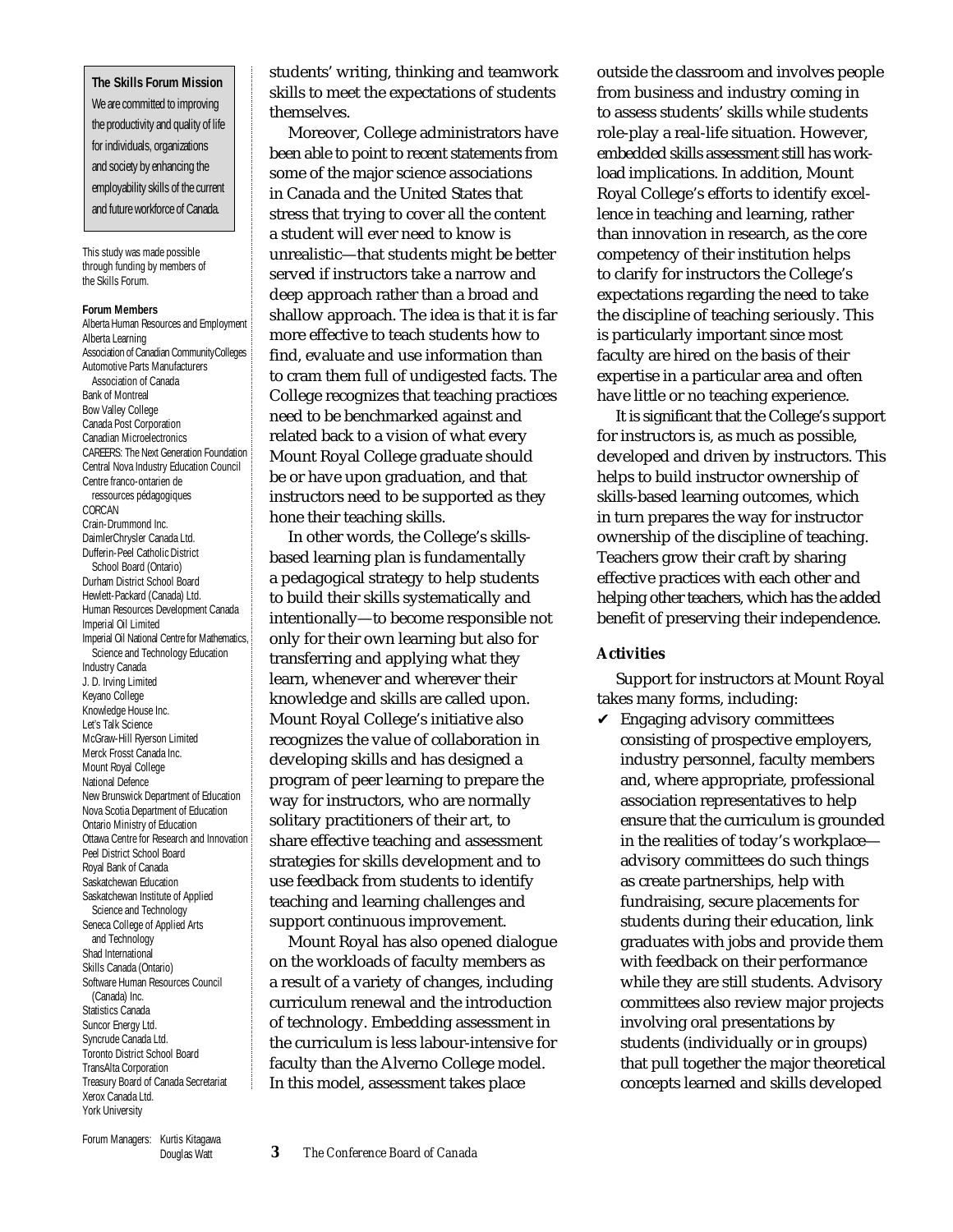*Support for instructors at Mount Royal takes many forms.*

- in their programs. Advisory committee members then reflect on the success of different programs in developing the skill sets graduates will need to be successful in their jobs, identify gaps and work with faculty to make improvements where necessary.
- $\vee$  Conducting a full-day workshop with faculty from the Centre for Applied Communications to integrate problembased learning across their four applied baccalaureate degree programs.
- $\vee$  Creating a database of teaching and assessment methodologies and processes relating to the six College-wide learning outcomes to recognize successes, disseminate effective practices and spawn innovation at the practitioner level—the database will be searchable by teaching approaches or assessment approaches or both and can be accessed by every faculty member in the College. Piloting the database, using teaching and assessment of thinking skills as a focus, helps build ownership at the practitioner level.
- $\vee$  Promoting a Web-based tool (information research module) for students who have writing and research components in their courses to guide them through the process of evaluating information sources on a given topic this tool, developed by faculty, supplements the practice of bringing librarians into courses or taking students down to library labs.
- $\vee$  Producing a video encouraging students to take an active role in developing their skills (e.g., group process or teamwork skills) while they become proficient in different knowledge areas.
- $\vee$  Making available through a Web site a series of 35 modules on the fundamentals of English composition—prepared by faculty in the English department, these modules are intended to support faculty from any department who want to introduce more writing or be more thorough in their assessment of writing skills and in the feedback they give their students on their writing.
- $\checkmark$  Focusing the work of interdisciplinary College-wide learning outcome teams on developing pedagogy to support the development of the different learning outcomes, including paper-based handouts, and developing a prototype database of effective teaching and assessment strategies relating to student acquisition of thinking skills.
- $\vee$  Hosting an annual three-day facilitated Focus on Outcomes Teaching/Learning Institute that brings together faculty from all programs in the College to review materials relating to learning outcomes, assessment techniques, teaching strategies, organizational change related to integrating learning outcomes across the College, and the different means the College has prepared to support instructors as they integrate, teach to and assess learning outcomes.
- $\checkmark$  Finding ways to keep the learning and the connections faculty make with each other alive after the learning institutes end.
- $\vee$  Conducting a teaching-with-technology discussion series—a twice-monthly series of presentations given by different faculty members to highlight how they are using technology in innovative ways for teaching, learning and skills development—presentations have focused, for example, on how technology has fostered thinking and writing skills in students, including their ability to evaluate information sources turned up by Internet searches, and facilitated asynchronous group processes among students through course chat rooms, etc.
- $\vee$  Operating a post-tenure evaluation process through peer collaboration triads—in late August, faculty form their triads for the coming year; each triad then meets monthly throughout the year to share members' experiences relating to successes and challenges around integrating College-wide outcomes—teachers talking about teaching with other teachers.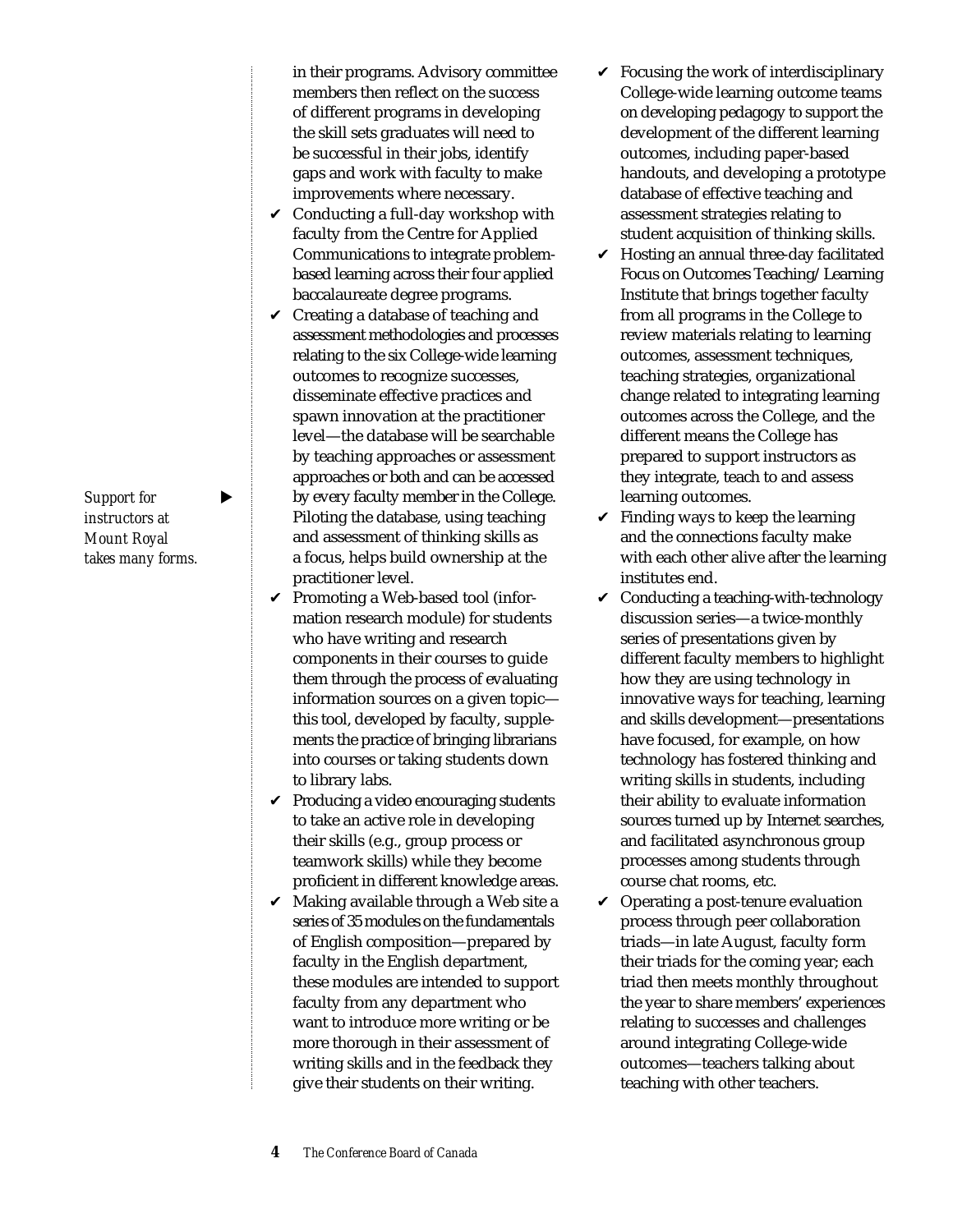*Instructors prepare students to be better learners in each other's courses.*

*Students learn skills such as computer literacy in the context of the courses they are taking.*

- $\vee$  Mandating a three-year instructional support program for new faculty, who must participate as a requirement of their employment—the program helps to develop their teaching and classroom management skills, which tend not to be emphasized in faculty members' academic preparation for teaching. The program, which represents a move toward professionalizing the art of instruction, includes orientation to the outcome/assessment model of the College. Ongoing support for integrating College-wide outcomes is available to new faculty through the curriculum consultants in the Academic Development Centre and also through a variety of printbased curriculum resources.
- $\vee$  Authoring a series of workbooks intended to assist faculty with teaching to and assessing skills-based outcomes in the context of their courses.
- $\checkmark$  Printing the learning outcomes in the College calendar.
- $\checkmark$  Presenting a discussion series on the changing role of faculty, staff and students in learning for the future focusing less on putting knowledge in people's heads and more on teaching students how to develop ways of researching, evaluating and synthesizing information.
- $\mathcal V$  Making \$0.25 million available to faculty who want to restructure their courses by using technology, for example, by dropping a lecture and replacing it with a Web-delivered component.

## **Benefits for Instructors**

- Learn from their peers across disciplines
- Prepare students to be better learners in each other's courses

## **Benefits for Students**

- Learn skills such as computer literacy in the context of the courses they are taking
- Learn how to research and evaluate Web sources in the context of the courses they are taking
- Gain an advantage in the job market and acquire the skills they need to succeed in further education or in their daily lives
- Reflect on using their skills and deliberately hone them throughout their careers
- Follow a more coherent curriculum structured around learning outcomes at the course, program and institutional level

## **Benefits for the College**

- Can position itself in the market as offering skills in addition to knowledge and academic qualifications
- Can better meet students' expectations with regard to skills development for the world of work—students frequently ask "Why should I take this course? I want to know what I can achieve by doing this."
- Can create outcome-assessment feedback loops that may result in enhanced teaching and learning

## **Keys to Success for Instructors**

- Understanding that by enhancing their teaching and assessment practices with regard to skills, they become better teachers
- Holding students accountable for their learning of skills across the institution to enhance student outcomes in all subjects—effective communication and clear thinking skills learned and applied across the curriculum, and not just in an English composition or political science course, prepare students to be critical thinkers and problem solvers in all that they do

## **Keys to Success for the College**

- Having academic champions at the management, administration and practitioner levels
- Deliberately focusing on developing students' skills, a value added that helps distinguish the College from its competitors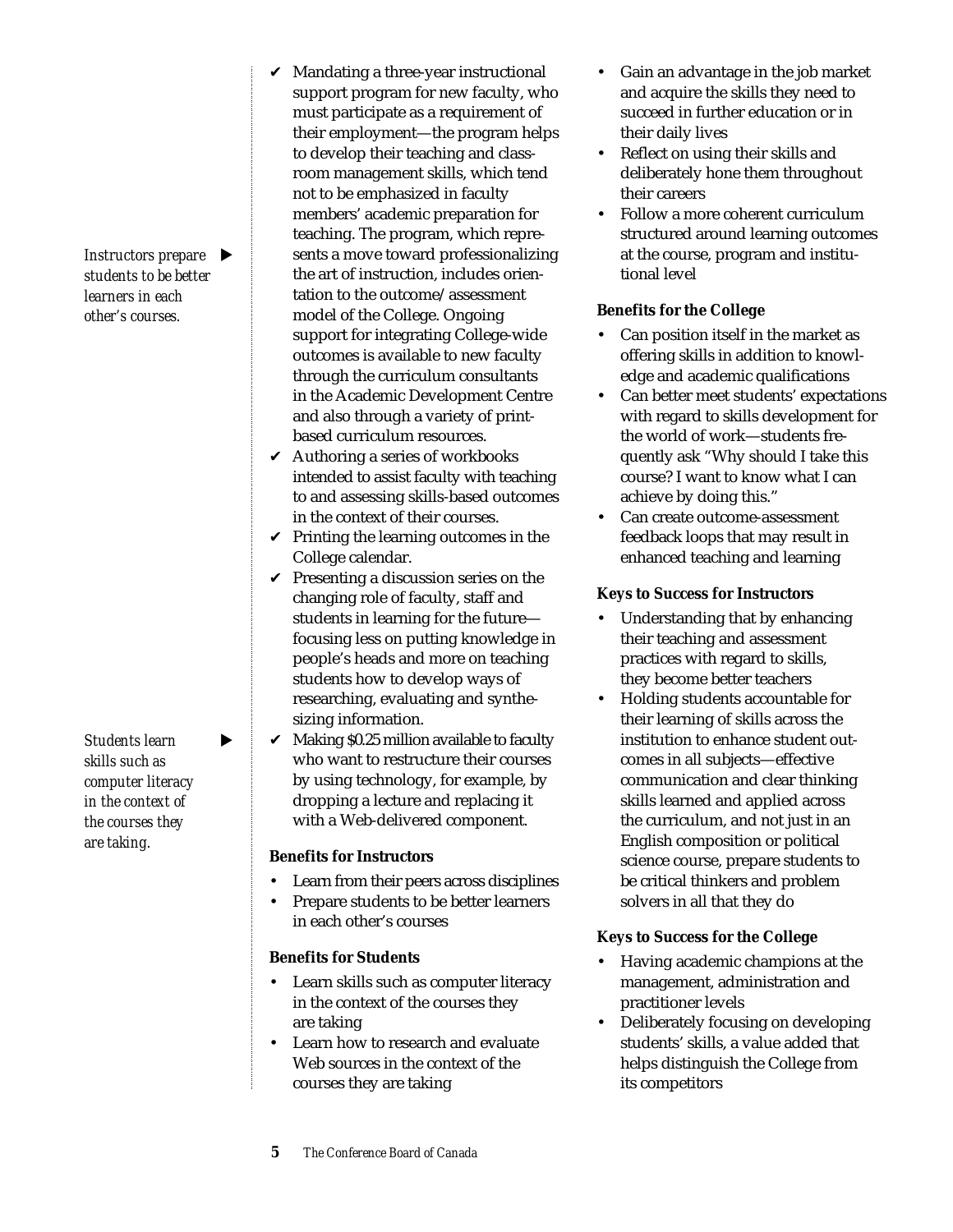$\text{Collective}$   $\blacktriangleright$ *learning outcomes are not just workplace skills; they are skills applied to daily life and are critical to students' survival as they move into universities.*

Assessing  $\blacktriangleright$ *students' skills helps identify teaching and learning challenges that need to be addressed; it is not a comment on the instructional ability of faculty.*

- Driving and supporting the College-Wide Learning Outcomes Initiative directly from the Vision 2005 statement
- Viewing assessment as a tool to enhance student learning, not as a means to "punish" individual faculty members or groups
- Having a tradition of including workplace or directed field study components in most if not all two-year diplomas and four-year applied baccalaureate degrees
- Operating all programs in close consultation with advisory committees composed of employers and, where appropriate, of professional association representatives (e.g., nurses), who help ensure that College curricula are grounded in the realities of today's workplace
- Emphasizing to faculty who teach university transfer students that college-wide learning outcomes are not just workplace skills; they are skills applied in daily life and, moreover, are critical to students' survival as they move into universities
- Being patient and persistent and providing a range of support over an extended period of time—building consensus around the idea of teaching to and assessing skills outcomes takes time, and moving from theory to practice requires a battery of positive supports
- Making linkages between teaching subject-specific content and developing generic skills more transparent
- Encouraging peer learning, which is less threatening to faculty
- Ensuring that individual faculty members have direct connections to interdisciplinary College-wide learning outcome teams, which are composed of 50 to 60 faculty members (9 to 10 faculty dedicated to each of the six learning outcomes)
- Building buy-in among faculty by getting them to work together on a series of programs or courses, decide what the outcomes should be and then collectively determine how students are going to achieve success

# **Challenges for Instructors**

- Recognizing that assessing, and adjusting teaching practices to improve, students' skills development may be more or less difficult depending on the subject area
- Understanding that assessing students' skills helps identify teaching and learning challenges that need to be addressed; it is not a comment on the instructional ability of faculty
- Seeing the value of integrating, teaching to and assessing learning outcomes understanding that supporting student achievement of learning outcomes is inherent in the concept of education at Mount Royal College
- Gaining awareness of how to build teams and how teams work to deliberately help students acquire skills in their courses

## **Challenges for Students**

- Being active participants in their own learning and skills development seeing themselves as responsible for their learning
- Making the connection between the courses they are taking and the skills they are developing
- Actively transferring their skills in new home, school, work or community contexts

# **Challenges for the College**

- Where appropriate, encouraging faculty to use problem-based learning modules to connect the theoretical components of the curriculum with practical workplace problems and situations
- Encouraging faculty who teach university transfer students to develop community and workplace links in addition to teaching to college-wide outcomes
- Ensuring that the activities of the college-wide learning outcomes teams are consistent with the overall direction of the College's outcomes initiative
- Getting instructors to compile a portfolio of their successes in helping students achieve learning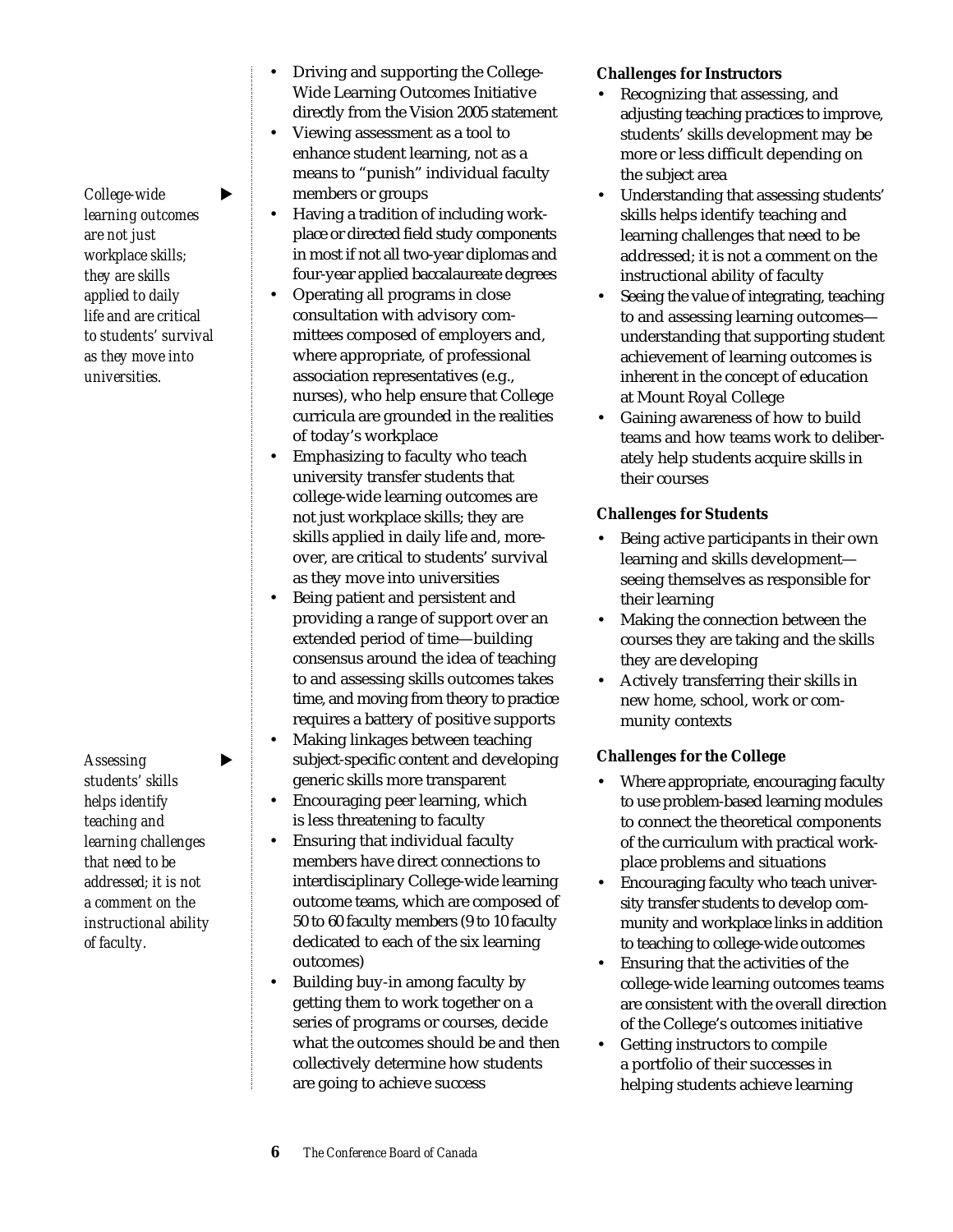*Mount Royal* ▶ *College is helping its instructors to teach deliberately to outcomes and assess students' progress toward them.*

outcomes—just as they track articles they have published or ratings students have given them as evidence of their effectiveness and suitability for tenure

- Examining the changing role of faculty members and the changing role of the College in facilitating learning (who and what is being taught and who is responsible)—looking to see whether the College needs to make adjustments in how it assigns or assesses workload; in view of the need to develop students' skills as a graduation requirement, perhaps the College could count the hours instructors spend outside class mentoring students, not just the hours spent at the front of their classrooms
- Keeping the outcomes initiative alive in discipline departments as well as in outcome teams
- Supporting faculty in facilitating student skills development and the development of active, independent learners
- Encouraging students to be forthcoming with their ideas about integrating skills-based outcomes into their courses
- Providing funding and resources for departmental retreats to encourage integration of outcomes and assessments, and to explore alternative approaches to teaching and learning
- Making College-wide learning outcomes core competencies for all employees at Mount Royal College, including support staff, administrators, faculty and management

#### **Resources**

- $\checkmark$  \$250K for course adaptations involving Web-based delivery of content
- $\checkmark$  \$125K/year for curriculum renewal
- $\angle$  20 person-years, including 2 personyears for curriculum developers

#### **Innovation**

Mount Royal College's innovation lies not so much in identifying or making explicit skills-based learning outcomes and integrating them into course, program and graduation requirements as in helping its instructors to teach deliberately to those outcomes and to assess students' progress toward them with a view to enhancing teaching and learning. The College's innovation is also evident in the way it downplays the traditional academic tendency to deliver knowledge and at the same time encourages and empowers its students to become active participants in their own learning and development. When faculty are explicitly helping students make the connection between knowledge and skills, when they are helping students acquire the knowledge and skills they need in the world of work, and when students are actively transferring their new-found insights and abilities, learning and skills development may truly be said to have taken place.

#### **Achievement**

Seeing the operation perform like an orchestra—everybody knows what they are doing and why they are doing it